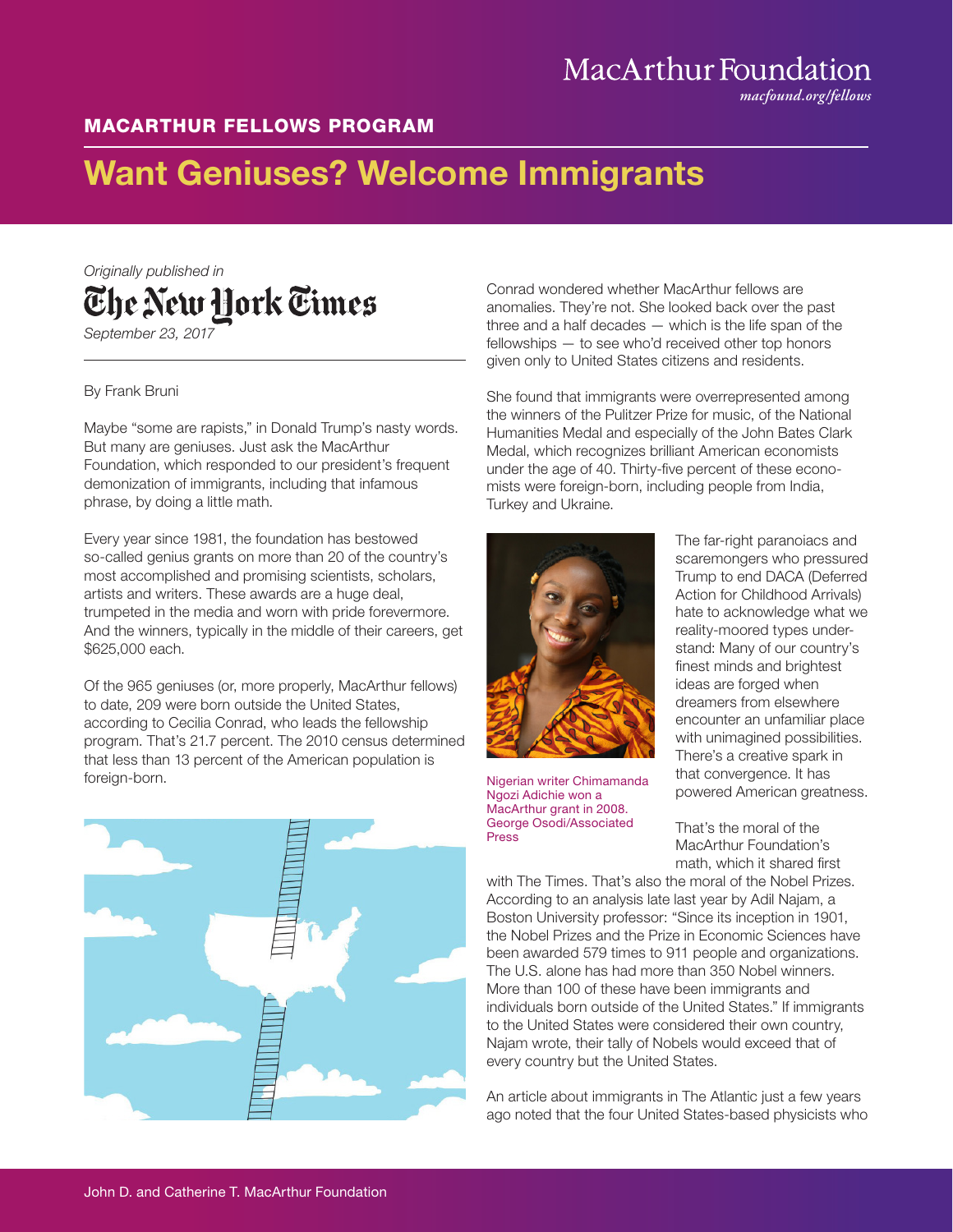

Junot Díaz, a writer born in the Dominican Republic, won a MacArthur grant in 2012. Jeffrey Henson Scales/The New York Times

sounded the 1939 warning about nuclear weapons that led to the Manhattan Project were born outside the United States. The article went on to point out that "immigrants or the children of immigrants have founded or co-founded nearly every legendary American technology company, including Google, Intel, Facebook, and of course Apple (you knew that Steve Jobs's father was named Abdulfattah Jandali, right?)."

And Jennifer Hunt, a professor of economics at

Rutgers University, has done research showing that among graduates of American colleges, immigrants are twice as likely to receive patents as native-born Americans. Her

research further suggests that this doesn't come at the expense of native-born Americans but in fact stimulates their innovation, too. "You're bouncing ideas off each other," Hunt told me.

Her findings speak to the oft-charted success of American immigrants in STEM (science, technology, engineering and math) fields. The MacArthur grants cover the humanities, too; the past decade's winners include such celebrated writers as Junot Díaz, born in the Dominican Republic; Edwidge Danticat, born in



Edwidge Danticat, a writer born in Haiti, was a MacArthur grant winner in 2009. Barbara P. Fernandez for The New York Times

Haiti; and Chimamanda Ngozi Adichie, the author of "Americanah," born in Nigeria.

José Quiñonez, named a genius last year for his pioneering work in financial services, was born in Mexico, the country vilified in Trump's "rapists" remark. He told me that he and his siblings immigrated illegally in 1980, after their mother died, to live with relatives in San Jose, Calif. He was 9.

He studied hard and got a master's degree from Princeton. He said that his four siblings, like him, have good jobs, two as high school teachers. Long before Trump's campaign, he heard and cringed at complaints that Mexican immigrants were criminals, freeloaders. "Especially early

on, I began to believe: Maybe I was lazy, maybe I was broken?" said Quiñonez, 46, who now lives in Oakland, Calif. "But there was something in our family that helped us reject that narrative. We fought back against that narrative. I never allowed it to seep into my soul."

It's possible that the bounty of immigrants who've won MacArthur grants demonstrates some predisposition among foundation executives toward certain life stories and a desire to promote people who have



José Quiñonez won a MacArthur grant in 2016. John D. and Catherine T. MacArthur Foundation

been overlooked and underappreciated. Some critics of the foundation have asserted that.

But it's worth noting that if the foundation took into account children of immigrants as well as immigrants themselves, the percentage of its geniuses that reflects the benefits of immigration would be higher than 21.7. It's also worth noting that for most of the grant's history, foreign-born people constituted less than 10 percent of the United States population.

The immigrants who've won MacArthur grants include refugees, and I spoke with one, An-My Lê, 57, who fled Saigon as a teenager at the end of the Vietnam War. She finished high school in Sacramento, went to college at Stanford, got graduate degrees there and at Yale, and drew acclaim for photography with war and military themes. Her work has been exhibited at the country's most prominent



An-My Lê, a photographer who won a MacArthur grant in 2012. Matt Carr/John D. and Catherine T. MacArthur Foundation, via Associated Press

museums. She lives in Brooklyn and teaches at Bard College in upstate New York.

I asked her what she made of immigrants' prevalence among MacArthur geniuses. "I think most of us feel very lucky to be here, so we work extremely hard," she said. "I think maybe trauma is part of what drives us." She added that in terms of innovation, "Having the different perspectives, having the different life experiences, makes you see things differently." Fresh ideas and great art are often born that way.